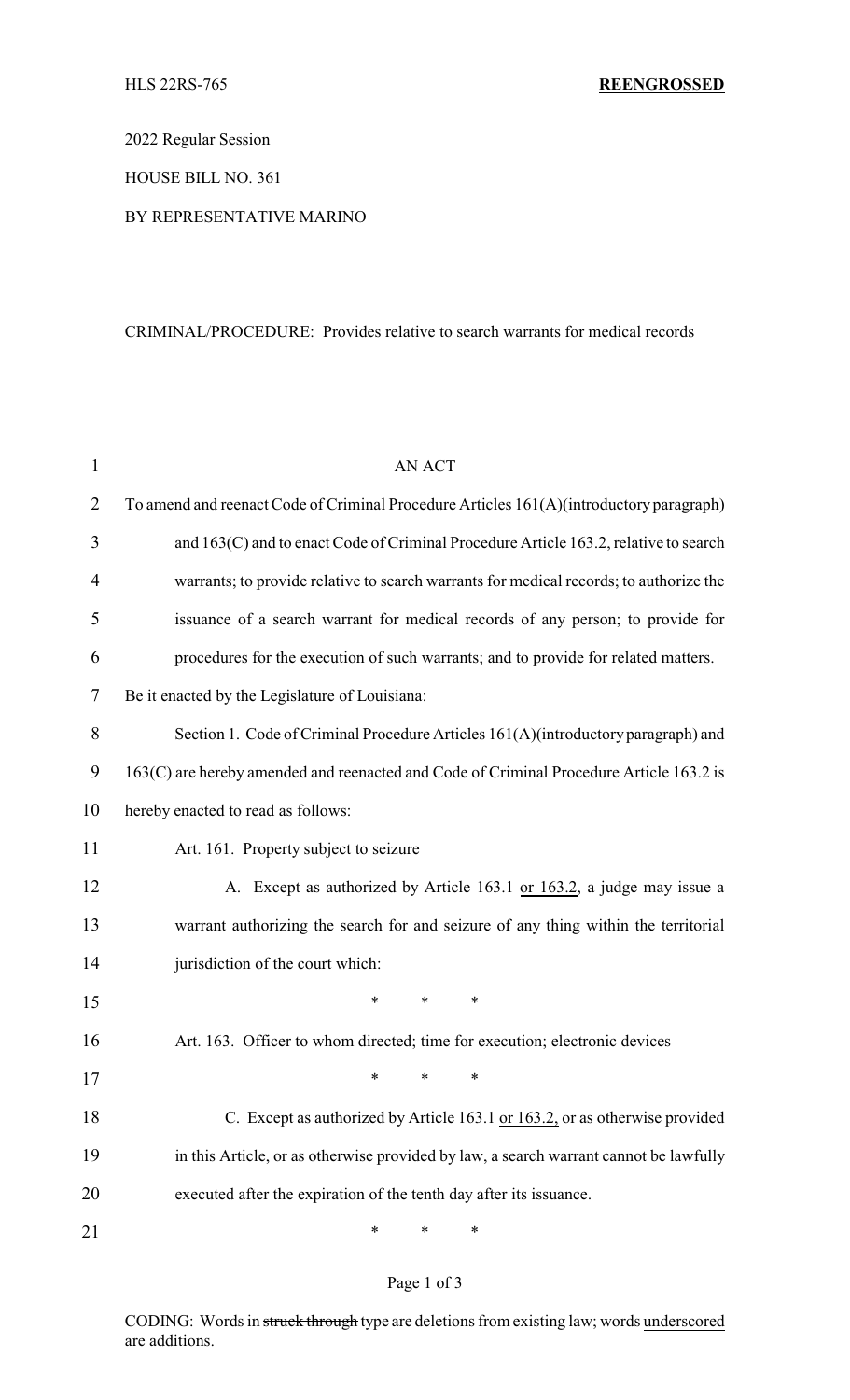| $\mathbf{1}$   | Art. 163.2. Search warrant for medical records                                             |
|----------------|--------------------------------------------------------------------------------------------|
| $\overline{2}$ | A. A judge may issue a search warrant authorizing the search for and seizure               |
| 3              | of the medical records of any person.                                                      |
| 4              | B. The warrant may be issued by a judge of either the court of territorial                 |
| 5              | jurisdiction where the investigation for the medical records is being conducted or the     |
| 6              | court of territorial jurisdiction where the custodian of the medical records may be        |
| 7              | found. The warrant may be executed in any place the medical records may be found           |
| 8              | and shall be directed to any peace officer who shall obtain and distribute the medical     |
| 9              | records as directed in the warrant.                                                        |
| 10             | C. A warrant issued pursuant to this Article remains in effect for one                     |
| 11             | hundred eighty days after its issuance.                                                    |
| 12             | D.(1) Any examination of any medical records seized pursuant to the                        |
| 13             | provisions of this Article shall be at the direction of the attorney general, the district |
| 14             | attorney, or the investigating agency.                                                     |
| 15             | Notwithstanding any other provision of law to the contrary, any<br>(2)                     |
| 16             | examination of the medical records may be conducted at any time before or during           |
| 17             | the pendency of any criminal proceeding in which the medical records may be used           |
| 18             | as evidence.                                                                               |

## DIGEST

The digest printed below was prepared by House Legislative Services. It constitutes no part of the legislative instrument. The keyword, one-liner, abstract, and digest do not constitute part of the law or proof or indicia of legislative intent. [R.S. 1:13(B) and 24:177(E)]

| HB 361 Reengrossed | 2022 Regular Session | Marino |
|--------------------|----------------------|--------|
|                    |                      |        |

**Abstract:** Provides relative to the search for and seizure of medical records.

Present law (C.Cr.P. Art. 161) authorizes a judge, except as provided in present law, to issue a warrant authorizing the search for and seizure of anything within the territorial jurisdiction of the court which:

- (1) Has been the subject of theft.
- (2) Is intended for use or has been used as a means of committing an offense.
- (3) May constitute evidence tending to prove the commission of an offense.